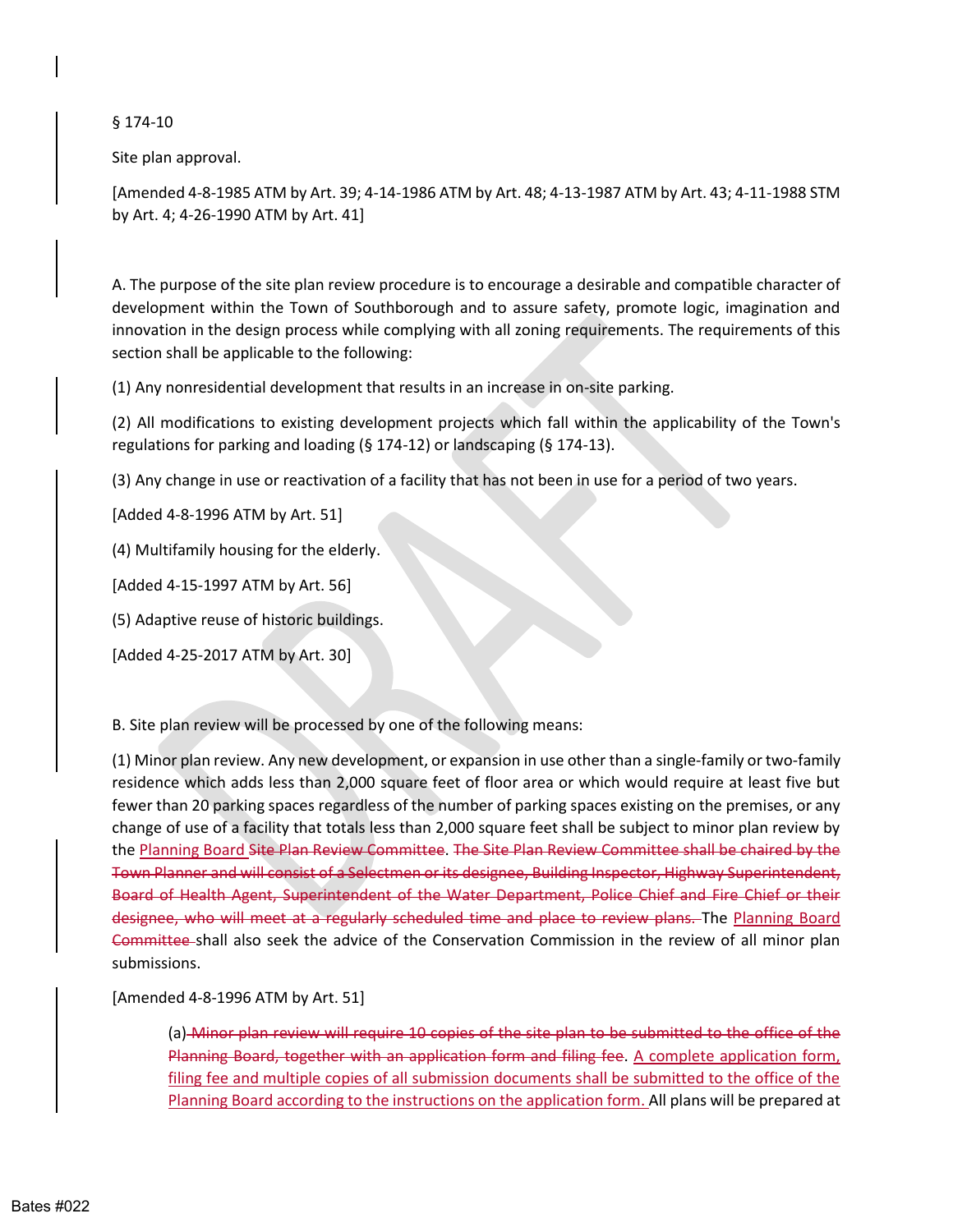a scale no greater than one inch equals 40 feet on standard twenty-four-by-thirty-six-inch sheets and shall show, as a minimum:

[1] All existing and proposed buildings, including setbacks.

[2] Existing and proposed parking.

[3] Driveway openings.

[4] All property and street lines.

[5] Existing and proposed landscaping.

[6] Existing and proposed signs.

[7] Surfacing, indicating treatment of all surfaces.

[8] Location of all wetlands.

[9] Method of sewage disposal.

[10] Water supply.

[11] Stormwater drainage.

[12] Such other information as the Site Plan Review Committee may reasonably request.

 (b) Any dispute arising from the minor plan review process or any plan not receiving unanimous approval from the Site Plan Review Committee shall be referred to the Planning Board for action. The Committee may also refer any site plan that, due to unusual circumstances or a unique situation, it feels should be approved by the Planning Board. All site plans sent to the Planning Board by the Site Plan Review Committee for action will be handled through the minor plan review process.

## [Amended 4-8-1996 ATM by Art. 51]

(c) Minor site plan review is not a public hearing. The Planning Board Site Plan Review Committee shall approve, <u>or disapprove or refer to the Planning Board</u>-all submittals for minor plan review within 30 days of a completed application to the office of the Planning Board.

 (d) Where applicable, all other criteria and conditions of this section will govern minor plan review.

 (2) Major plan review. Any new development, or expansion in use other than a single-family or two-family spaces, regardless of the number of parking spaces existing on the premises, or any change of use of a residence which adds 2,000 square feet or more of floor area or which would require 20 or more parking facility that totals 2,000 square feet or more shall be subject to major plan review by the Planning Board. The major site plan submission shall consist of the following elements:

[Amended 4-8-1996 ATM by Art. 51]

 (a) Ownership, zoning, use and the general location of structure and topography within 300 feet of the property lines of the site or adjacent land contiguously owned with the site.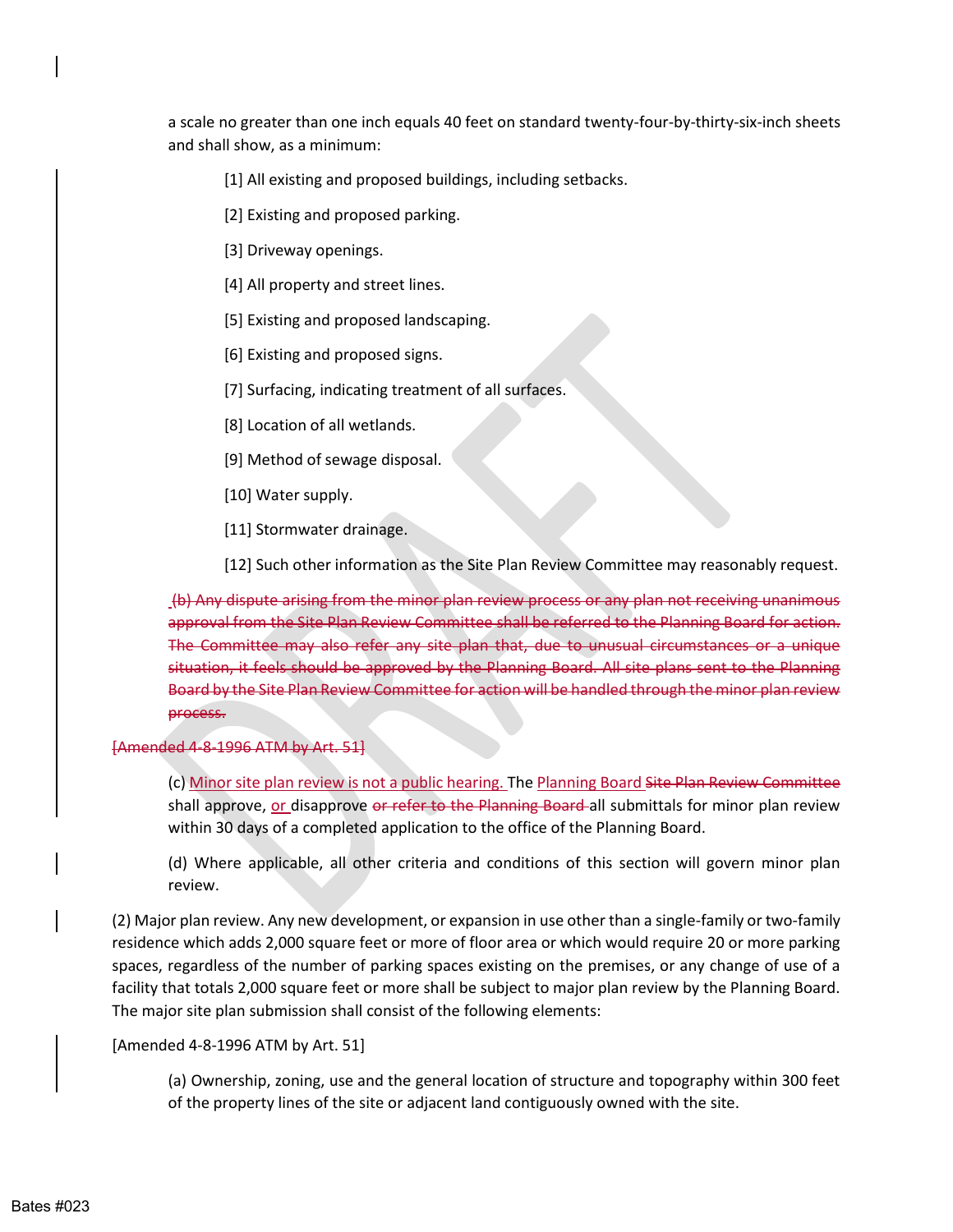be prepared at a scale no greater than one inch equals 40 feet on standard twenty-four-by-thirtysix-inch sheets and shall show, as a minimum, all site features, existing or proposed, including but (b) All site features, existing or proposed, including but not limited to the following All plans will not limited to the following:

- [1] Driveways, including widths.
- [2] Parking facilities, including dimensions thereof.
- [3] Loading facilities.
- [4] Service areas.
- [5] Street line, including widths.
- [6] Roadways, including widths.
- [7] Pedestrian walks, including widths and types of surface.
- [8] Landscaping designation, specific plantings.
- [9] Screening.
- [10] Signs, including proposed sizes, mounting heights, types and drafted design.
- [11] Lighting, including plan location and detail information, size, type and wattage.
- [12] Surfacing, indicating treatment of all surfaces.
- [13] Existing trees on the site which are a caliper of six inches or larger.
- [14] Wetlands.
- [15] Drainage, including detailed design data, pipe sizing, etc.
- [16] Stone walls.
- [17] Topography at two-foot contour intervals.
- [18] Sewage disposal, including detailed design information.
- [19] Water supply.
- [20] Curbing.
- [21] Such other information as the Planning Board may reasonably request.

 (c) The construction of the work as detailed on the site plan shall not deviate from the work shown on the approved site plan. Accordingly, the site plan shall contain a sufficient level of detail to ensure the constructability of the project. Supporting details and documentation shall be presented as part of the site plan submission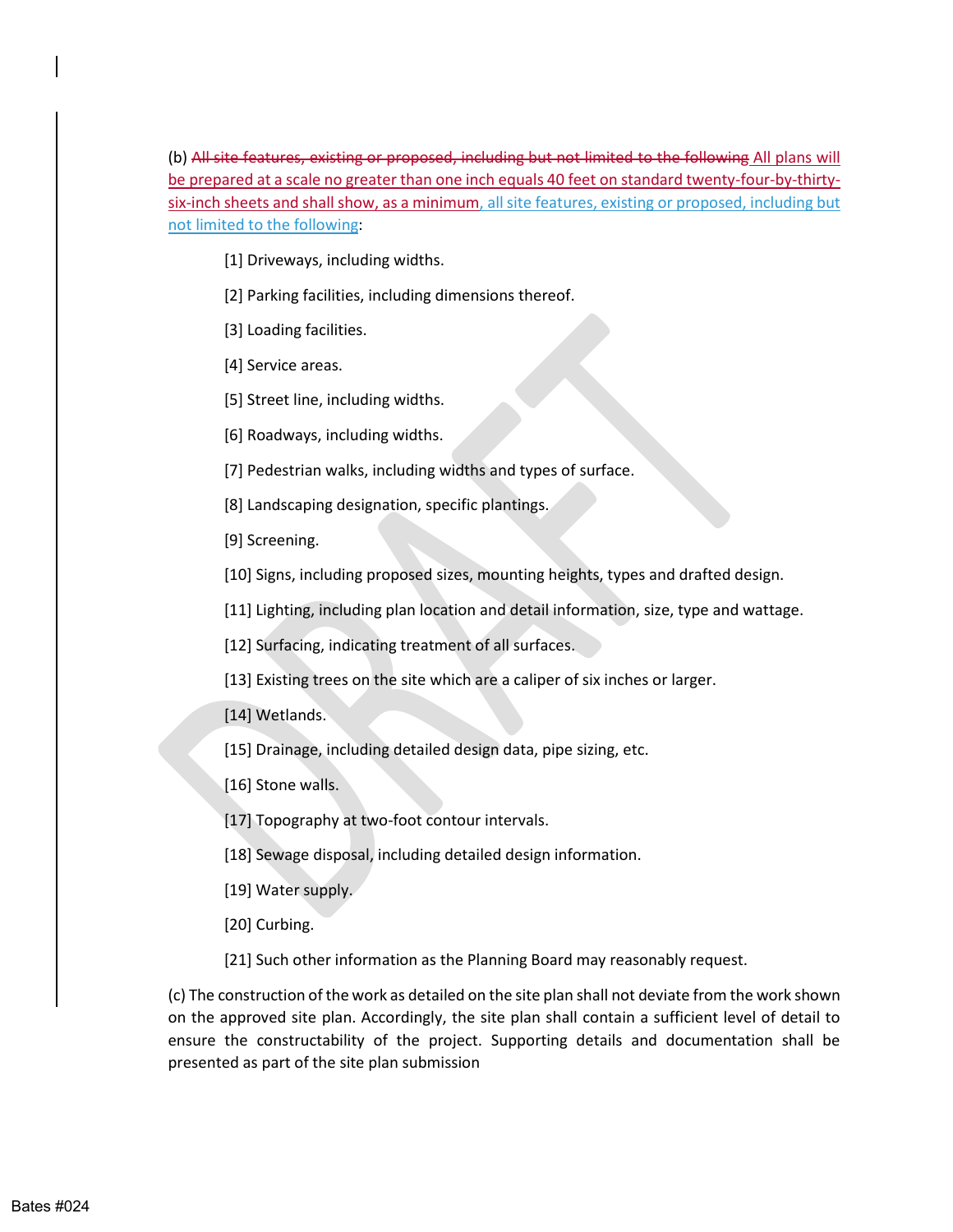(3) Incomplete applications for both the minor and major review shall not be accepted by the Planning Board. Following submission of a site plan to the Planning Board, the Board or its designee shall review the requirements of <u>the this respective s</u>ubsection<u>s for according to minor or major review</u>. If the submission is determined incomplete by the Planning Board or its agent, notice will be *provided* - mailed to the applicant <del>by certified mail</del> within three business days of the submission specifying the deficiencies. the plan for completeness within three business days of the submission. Completeness shall be based on

surveyor, architect or landscape architect registered to practice in the Commonwealth of Massachusetts. A complete application form, filing fee and multiple copies of all submission documents shall be submitted to the office of the Planning Board according to the instructions on the application form. and shall be submitted with 11 copies to the office of the Planning Board, together with an application form and a C. The plans for minor or major site plan approval shall be prepared by a professional engineer, land filing fee, if any.

D. Approval required.

 (1) Site plan approval shall be granted upon determination by the Planning Board that the following are complied with. Any new building construction or other site alteration shall provide adequate access to stormwater drainage consistent with the functional requirements of the Southborough Planning Board's Rules and Regulations for the Subdivision of Land; and shall be so designed that for the given location, and type and extent of land use, the design of building form, building location, egress points, grading and each structure for fire and service equipment; shall provideallow and adequate provision for utilities and other elements of the development shall be so as to:

 larger, the length of removed stone walls, the area of wetland vegetation displaced, the extent of (a) Minimize the volume of cut and fill, the number of removed trees six inches in caliper and stormwater flow increase from the site, soil erosion and the threat of air or water pollution.

 (b) Maximize pedestrian and vehicular safety and convenience within the site and egressing from it.

(c) Minimize obstruction of scenic views from publicly accessible locations.

 (d) Minimize visual intrusion by minimizing the visibility of parking, storage or other outdoor service areas viewed from public ways or premises residentially used or zoned; minimizing glare from headlights through plantings or other screening; minimizing lighting intrusion through use of such devices as cutoff luminaires confining direct rays to the site; fixture mounting height not higher than 20 feet except adjacent to Route 9; and avoiding unreasonable departure from the character of buildings in the vicinity.

 (2) The Planning Board shall adopt and from time to time amend reasonable regulations for the administration of these guidelines.

E. The Planning Board shall hold a public hearing on the application for *major* site plan approval, with a written notice of the time and place of said hearing being given the applicant and the Board of Selectmen. The applicant is responsible for sending this notice to the certified abutters by certified mail return receipt requested, at least 10 days before the scheduled hearing. The Planning Board shall not act on the application until it has received and given due consideration to the recommendations of the Board of